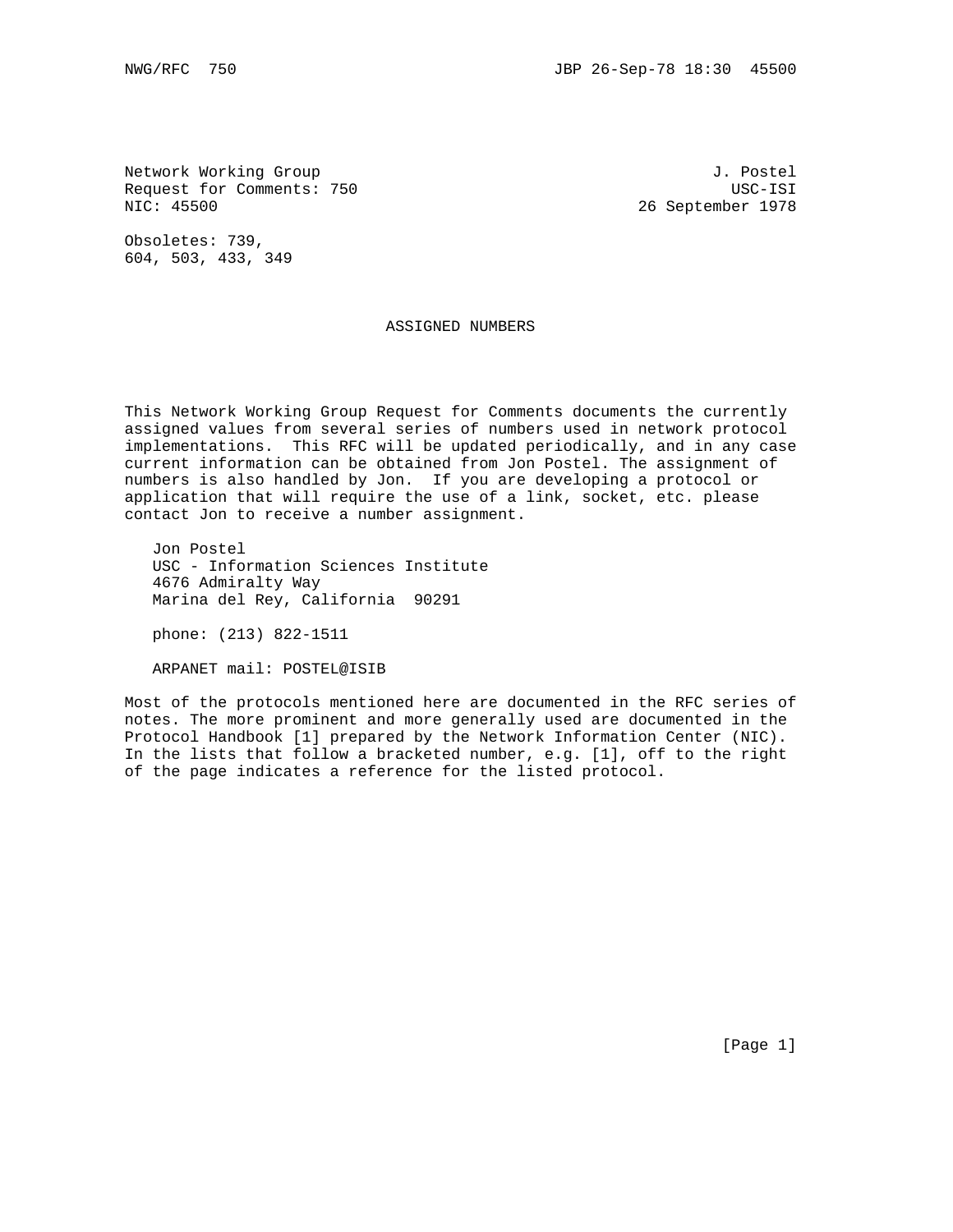Assigned Numbers Assigned Link Numbers

#### ASSIGNED LINK NUMBERS

 The word "link" here refers to a field in the original ARPANET Host/IMP interface leader. The link was originally defined as an 8 bit field. Some time after the ARPANET Host-to-Host (AHHP) protocol was defined and, by now, some time ago the definition of this field was changed to "Message-ID" and the length to 12 bits. The name link now refers to the high order 8 bits of this 12 bit message-id field. The low order 4 bits of the message-id field are to be zero unless specifically specified otherwise for the particular protocol used on that link. The Host/IMP interface is defined in BBN report 1822 [2].

Link Assignments:

| Decimal     | Octal       | Description                | References           |
|-------------|-------------|----------------------------|----------------------|
|             |             |                            |                      |
| 0           | 0           | AHHP Control Messages      | [1,3]                |
|             |             | Reserved                   |                      |
| $2 - 71$    | $2 - 107$   | AHHP Reqular Messages      | [1, 3]               |
| $72 - 151$  | $110 - 227$ | Reserved                   |                      |
| 152         | 230         | PARC Universal Protocol    |                      |
| 153         | 231         | TIP Status Reporting       |                      |
| 154         | 232         | TIP Accounting             |                      |
| $155 - 158$ | $233 - 236$ | Internet Protocol          | [35, 36, 42, 43, 44] |
| 159-191     | $237 - 277$ | Measurements               | $[28]$               |
| $192 - 195$ | $300 - 303$ | Message Switching Protocol | [4,5]                |
| $196 - 255$ | $304 - 377$ | Experimental Protocols     |                      |
| $224 - 255$ | $340 - 377$ | <b>NVP</b>                 | [1, 39]              |
|             |             |                            |                      |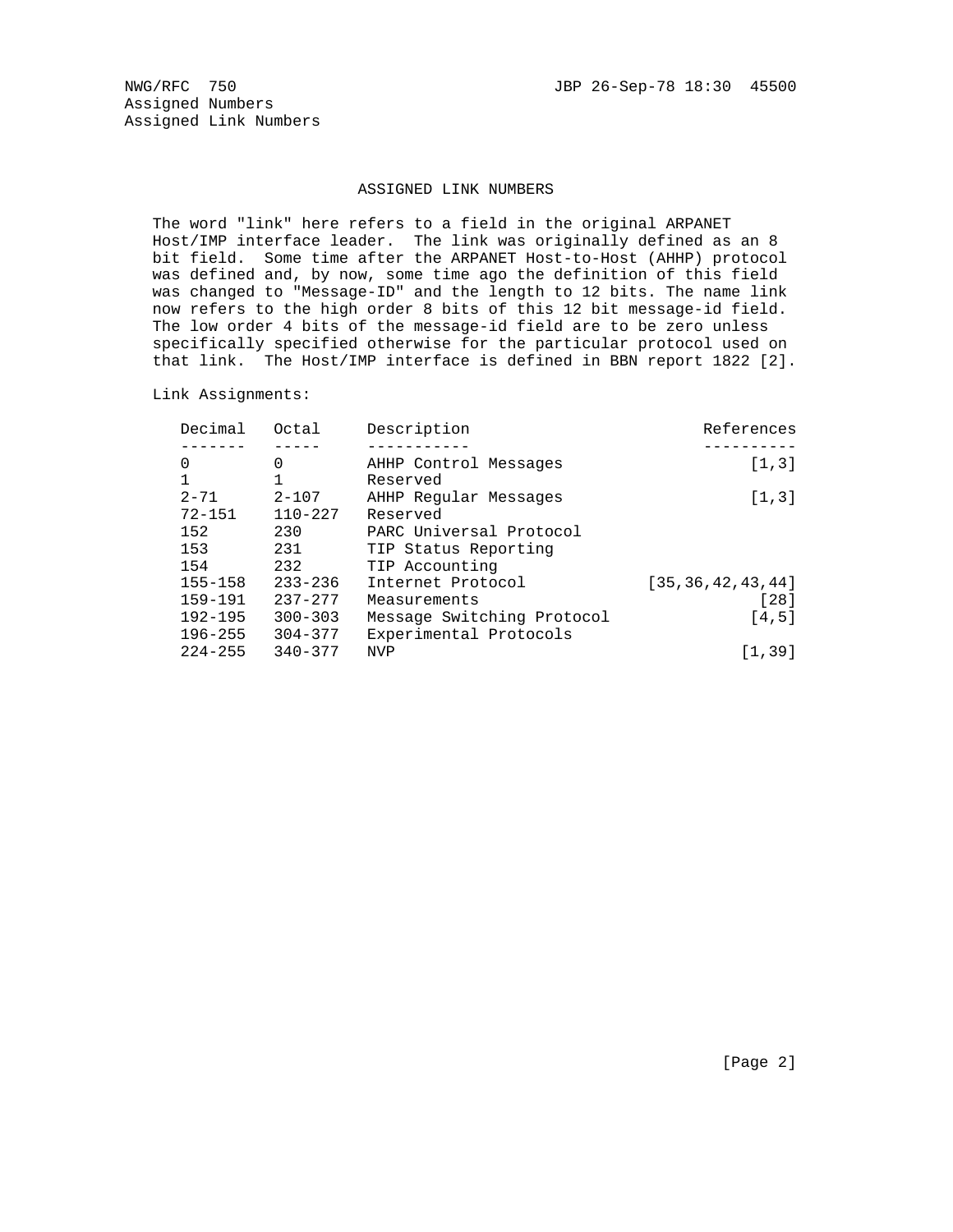Assigned Numbers Assigned Socket Numbers

#### ASSIGNED SOCKET NUMBERS

 Sockets are used in the AHHP [1,3] to name the ends of logical connections which carry long term conversations. For the purpose of providing services to all callers an Initial Connection Procedure ICP [1,34] is used between the user process and the server process. This list specifies the socket used by the server process as its contact socket.

Socket Assignments:

General Assignments:

| Decimal     | Octal       | Description                    |
|-------------|-------------|--------------------------------|
|             |             |                                |
| $0 - 63$    | $0 - 77$    | Network Wide Standard Function |
| 64-127      | $100 - 177$ | Hosts Specific Functions       |
| $128 - 223$ | $200 - 337$ | Reserved for Future Use        |
| $224 - 255$ | $340 - 377$ | Any Experimental Function      |

### Specific Assignments:

### Network Standard Functions

| Decimal   | Octal          | Description                            | References  |
|-----------|----------------|----------------------------------------|-------------|
| 1         | 1              | Old Telnet                             | $[6]$       |
| 3         | $\overline{3}$ | Old File Transfer                      | [7, 8, 9]   |
| 5         | 5              | Remote Job Entry                       | [1, 10]     |
| 7         | 7              | Echo                                   | $[11]$      |
| 9         | 11             | Discard                                | [12]        |
| 11        | 13             | Who is on or SYSTAT                    |             |
| 13        | 15             | Date and Time                          |             |
| 15        | 17             | Who is up or NETSTAT                   |             |
| 17        | 21             | Short Text Message                     |             |
| 19        | 23             | Character generator or TTYTST          | $[13]$      |
| 21        | 25             | New File Transfer                      | [1, 14, 15] |
| 23        | 27             | New Telnet                             | [1, 16, 17] |
| 25        | 31             | Distributed Programming System [18,19] |             |
| 27        | 33             | NSW User System w/COMPASS FE           | $[20]$      |
| 29        | 35             | MSG-3 ICP                              | $[21]$      |
| 31        | 37             | MSG-3 Authentication                   | $[21]$      |
| 33        | 41             | DPS ICP                                | [18, 19]    |
| 35        | 43             | IO Station Spooler                     |             |
| 37        | 45             | Time Server                            | [1, 22]     |
| 39        | 47             | NSW User System w/SRI FE               | $[20]$      |
| 41        | 51             | Graphics                               | [1, 26]     |
| $42 - 63$ | $52 - 77$      | unassigned                             |             |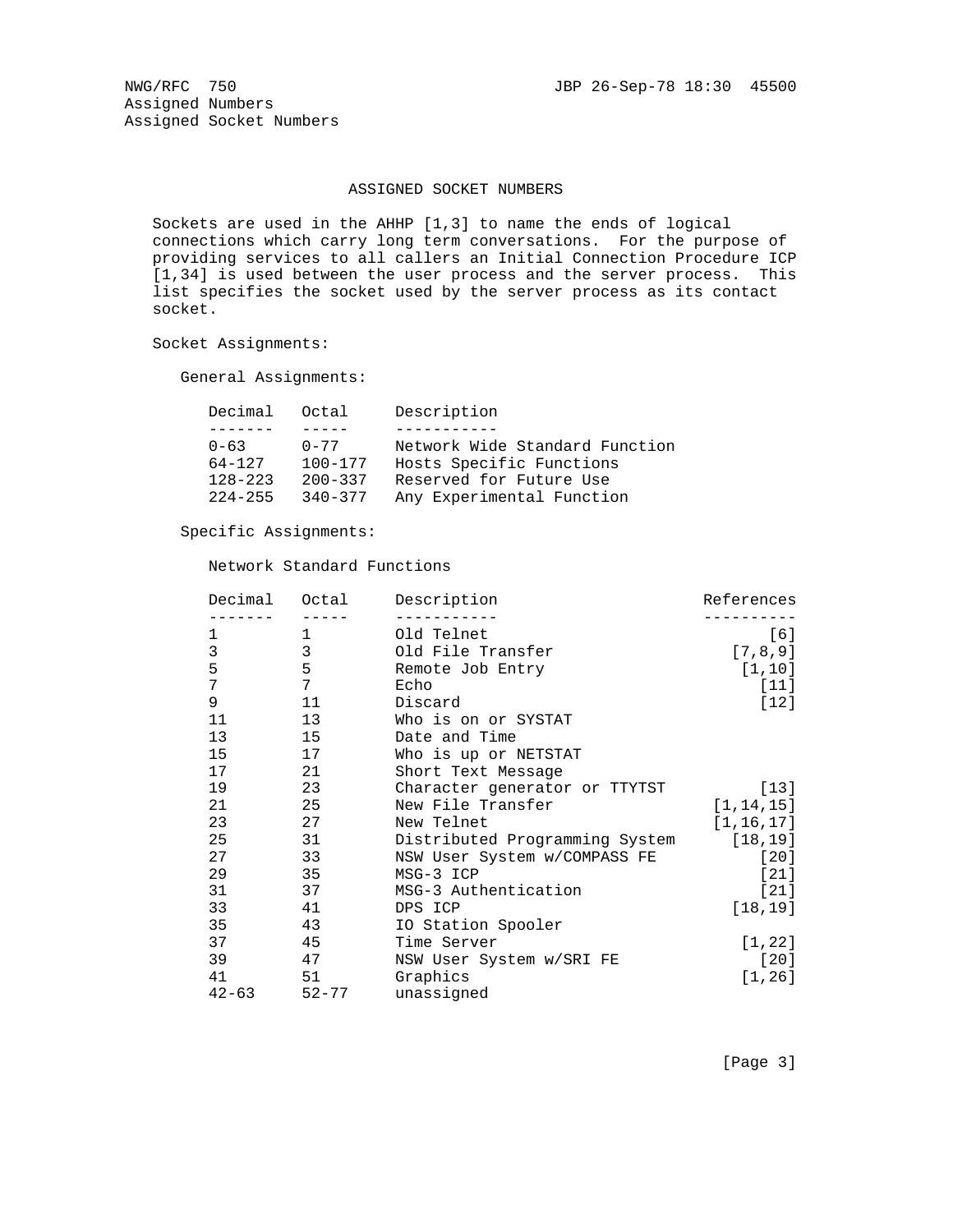Assigned Numbers Assigned Socket Numbers

# Host Specific Functions

| Decimal    | Octal   | Description                   | References |
|------------|---------|-------------------------------|------------|
|            |         |                               |            |
| 65         | 101     | Speech Data Base at LL-TX-2   | $[23]$     |
| 67         | 103     | Datacomputer at CCA           | $[24]$     |
| 69         | 105     | CPYNET                        |            |
| 71         | 107     | NETRJS (EBCDIC) at UCLA-CCN   | [1, 25]    |
| 73         | 111     | NETRJS (ASCII-68) at UCLA-CCN | [1, 25]    |
| 75         | 113     | NETRJS (ASCII-63) at UCLA-CCN | [1, 25]    |
| 77         | 115     | any private RJE server        |            |
| 79         | 117     | Name or Finger                | [1, 40]    |
| 81         | 121     | Network BSYS                  |            |
| 83         | 123     | MIT ML Device                 |            |
| 85         | 125     | MIT ML Device                 |            |
| $86 - 94$  | 126-136 | unassigned                    |            |
| 95         | 137     | SUPDUP                        | $[33]$     |
| 97         | 141     | Datacomputer Status           |            |
| $98 - 127$ | 142-136 | unassigned                    |            |
|            |         |                               |            |

# Reserved for Future Use

| Decimal     | Octal | Description      | References |
|-------------|-------|------------------|------------|
|             |       |                  |            |
| $128 - 223$ |       | 200–337 reserved |            |

# Experimental Functions

| Decimal     | Octal       | Description              | References   |
|-------------|-------------|--------------------------|--------------|
|             |             |                          |              |
| $224 - 231$ | $340 - 347$ | unassigned               |              |
| $232 - 237$ | $350 - 355$ | Authorized Mailer at BBN |              |
| 239         | 357         | unassigned               |              |
| 241         | 361         | NCP Measurement          | [27, 28]     |
| 243         | 363         | Survey Measurement       | [28, 29, 30] |
| 245         | 365         | LINK                     | $[31]$       |
| 2.47        | 367         | TIPSRV                   |              |
| $249 - 255$ | $371 - 377$ | RSEXEC                   | [31, 32]     |
|             |             |                          |              |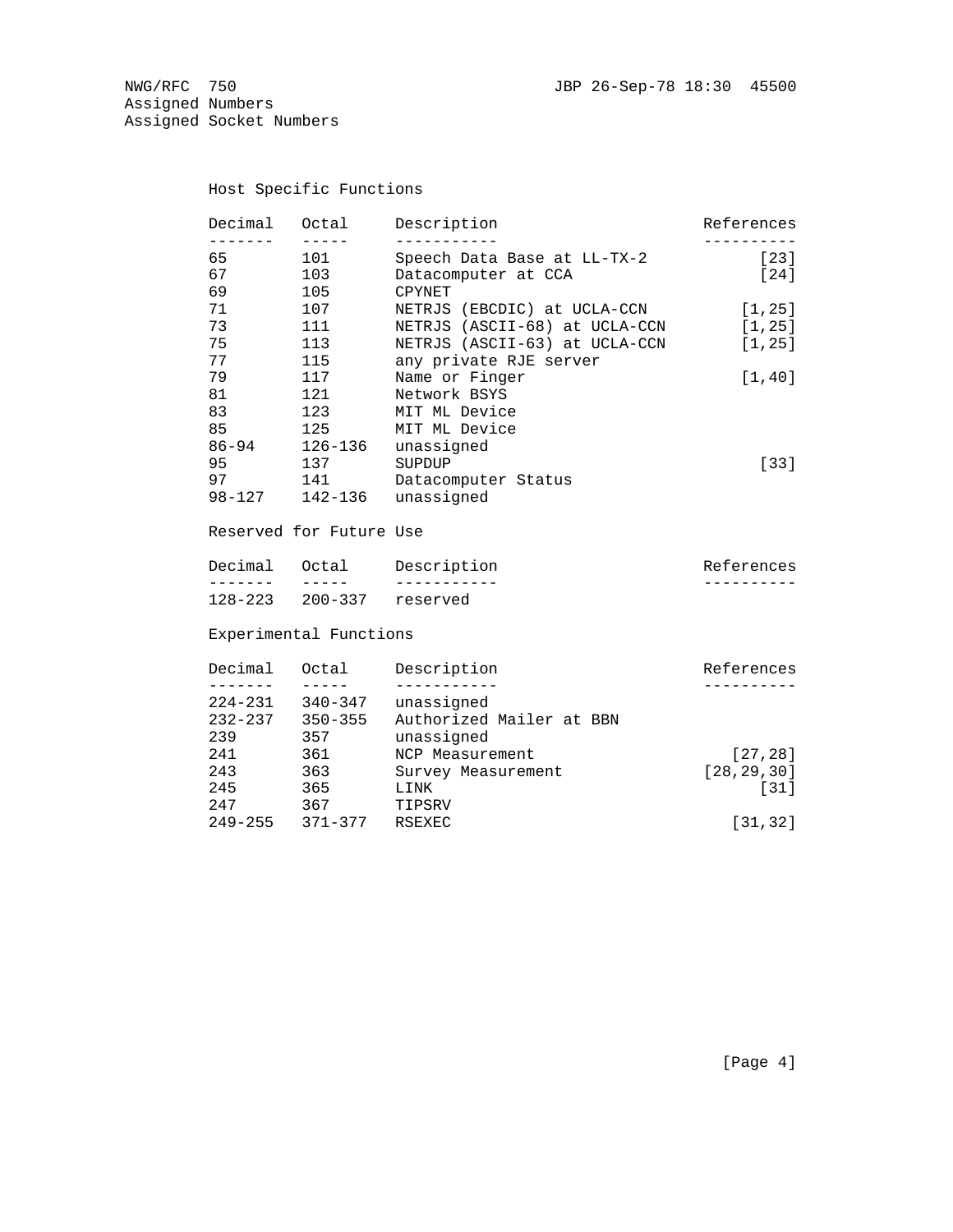### ASSIGNED NETWORK NUMBERS

 This list of network numbers is used in the internetwork protocols now under development, the field is 8 bits in size.

Assigned Network Numbers

| Decimal        | Octal                 | Network                              | References |
|----------------|-----------------------|--------------------------------------|------------|
| 0              | $0 \qquad \qquad$     | Reserved                             |            |
| 1              | $\mathbf{1}$          | BBN Packet Radio Network             |            |
| $\overline{a}$ | $\overline{2}$        | SF Bay Area Packet Radio Network (1) |            |
| 3              | 3                     | BBN RCC Network                      |            |
| 4              | 4                     | Atlantic Satellite Network           |            |
| 5              | 5                     | Washington D.C. Packet Radio Network |            |
| 6              | 6                     | SF Bay Area Packet Radio Network (2) |            |
| 7              | 7                     | CHAOS Network                        |            |
| 8              | 10                    | BBN SATNET Test Network              |            |
| 9              | 11                    | Ft. Gordon Packet Radio Network      |            |
| 10             | 12                    | ARPANET                              | [1, 2]     |
|                | 11<br>13              | University College London Network    |            |
|                | 12<br>14              | CYCLADES                             |            |
|                | 13<br>15              | National Physical Laboratory         |            |
|                | 16 1                  | TELENET                              |            |
|                | 15<br>17              | British Post Office EPSS             |            |
|                | 16 20                 | <b>DATAPAC</b>                       |            |
|                | 17 21                 | TRANSPAC                             |            |
|                | 18 22                 | LCS Network                          | [37, 38]   |
|                | 19<br>23              | TYMNET                               |            |
|                | 20 24                 | Ft. Sill Packet Radio Network        |            |
|                | 25                    | DCEC EDN                             |            |
|                | $22 - 254$ $26 - 376$ | Unassigned                           |            |
| 255            | 377                   | Reserved                             |            |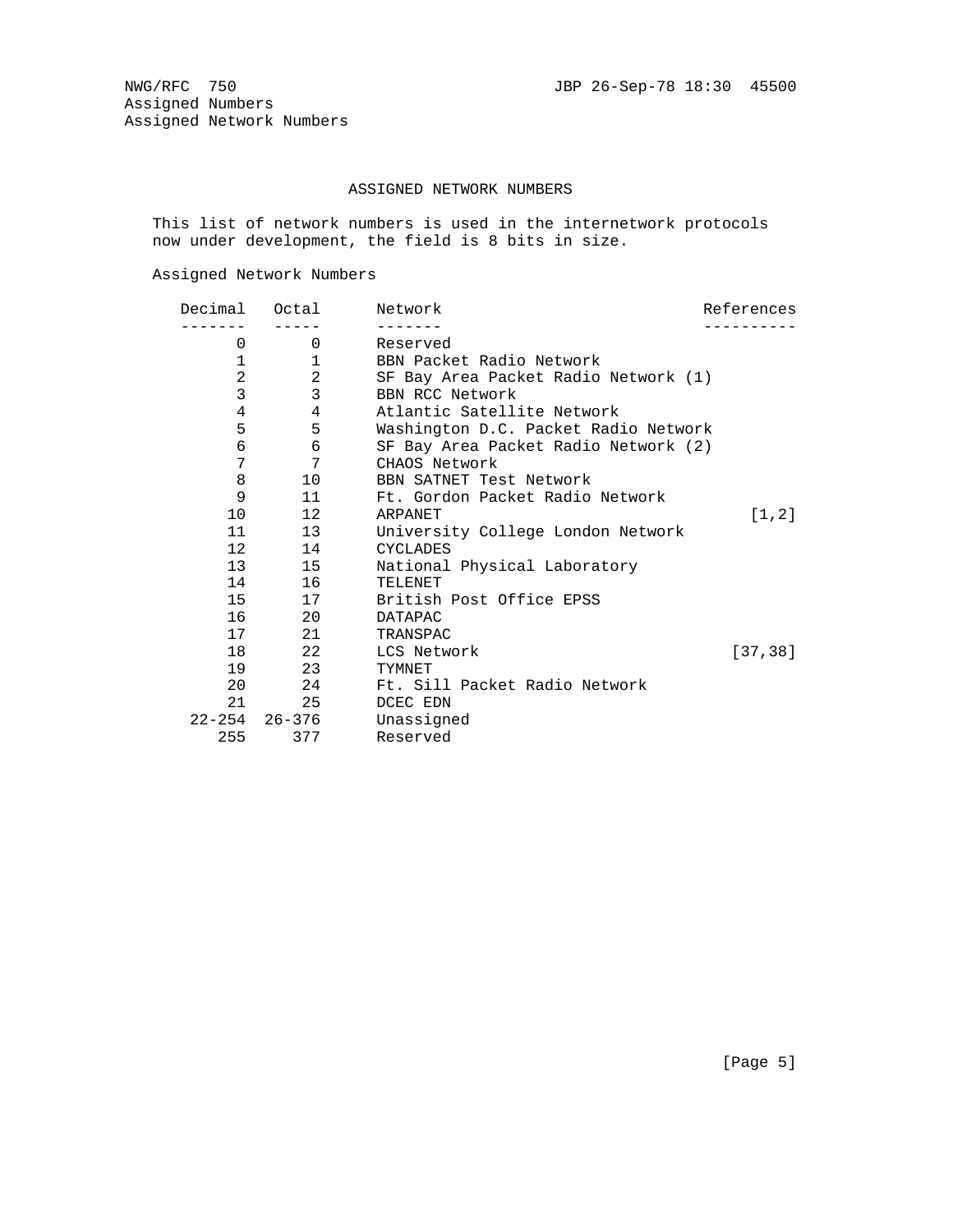NWG/RFC 750 30 30 30 30 30 30 45500 Assigned Numbers Assigned Internet Message Versions

### ASSIGNED INTERNET MESSAGE VERSIONS

 In the internetwork protocols there is a field to identify the version of the internetwork general protocol. This field is 4 bits in size.

Assigned Internet Message Versions

| Decimal  | Octal    | Version                  | References |
|----------|----------|--------------------------|------------|
|          |          |                          |            |
|          |          | March 1977 version       | $[35]$     |
|          |          | January 1978 version     | $[36]$     |
| 2        |          | February 1978 version A  | [42]       |
| 3        |          | February 1978 version B  | $[43]$     |
| 4        | 4        | September 1978 version 4 | $[44]$     |
| $5 - 14$ | $5 - 16$ | Unassigned               |            |
| 15       |          | Reserved                 |            |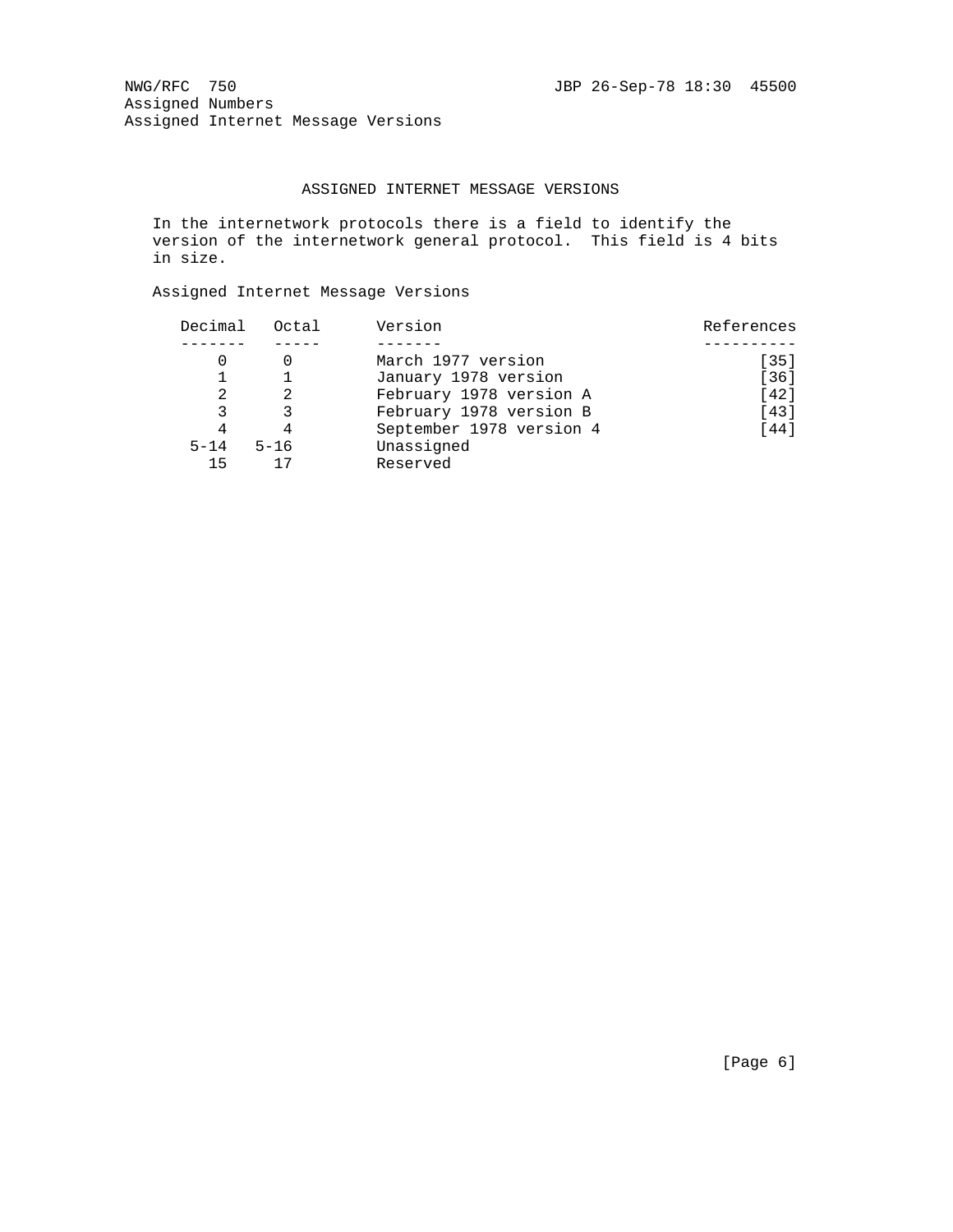NWG/RFC 750 JBP 26-Sep-78 18:30 45500 Assigned Numbers Assigned Internet Message Formats

### ASSIGNED INTERNET MESSAGE FORMATS

 In several of the internetwork protocol versions there is a field to identify the format of the host level specific protocol. This field is 8 bits in size. This field is called either Format or Protocol.

Assigned Internet Message Formats

| Decimal   | Octal     | Format                     | References |
|-----------|-----------|----------------------------|------------|
|           |           |                            |            |
| 0         | 0         | Reserved                   |            |
|           |           | raw internet               | [42]       |
| 2         | 2         | $TCP-3$                    | $[36]$     |
| 3         | 3         | <b>DSP</b>                 | [37, 38]   |
| 4         | 4         | Gateway Monitoring Message | [41]       |
| 5         | 5         | $TCP-3.1$                  | [45]       |
| 6         | 6         | $TCP-4$                    | [46]       |
| $7 - 254$ | $7 - 376$ | Unassigned                 |            |
| 255       | 377       | Reserved                   |            |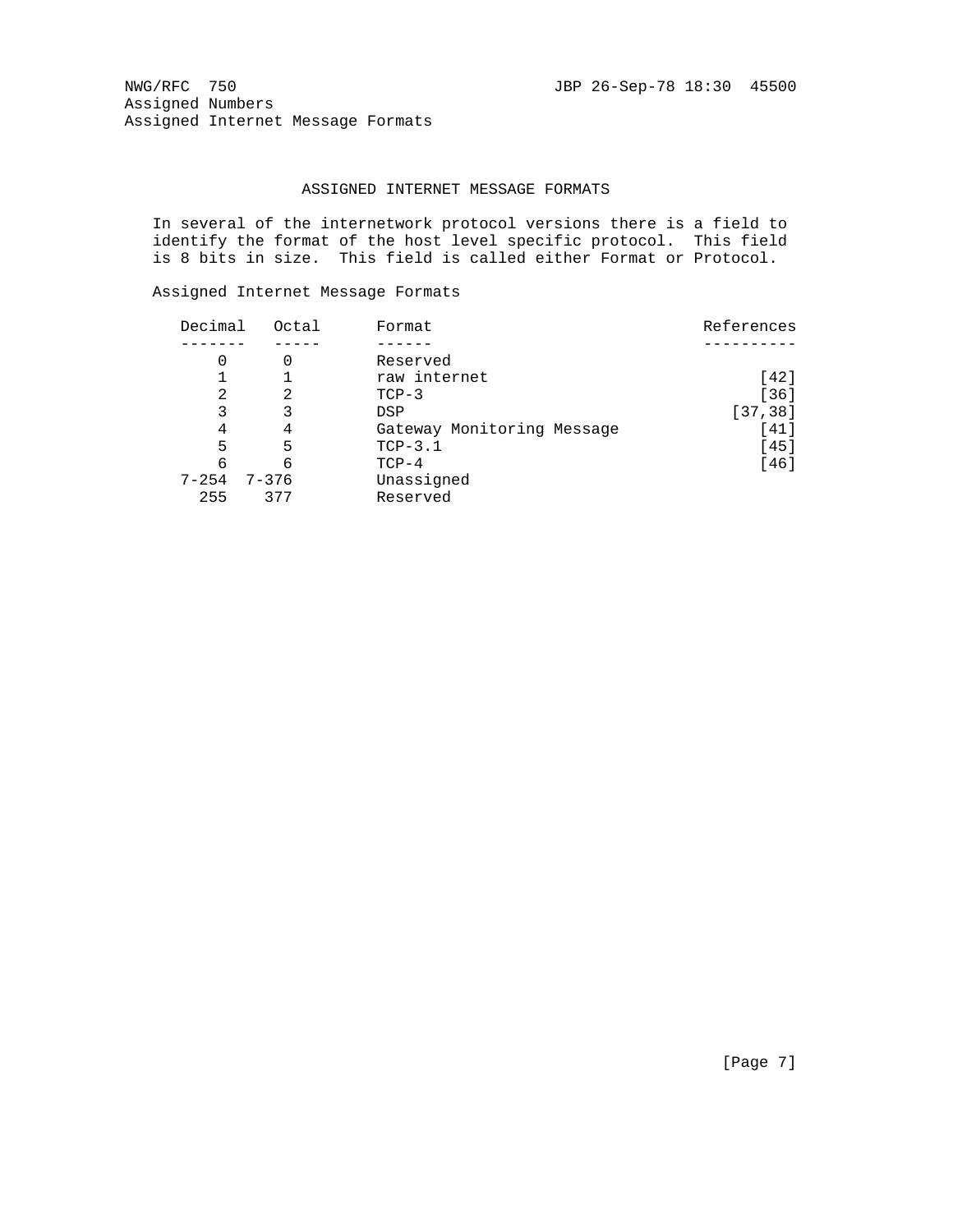NWG/RFC 750 JBP 26-Sep-78 18:30 45500 Assigned Numbers Assigned Internet Message Types

### ASSIGNED INTERNET MESSAGE TYPES

 In the March 1977 internetwork protocol [35] there is a field to identify the type of the message. This field is 4 bits in size.

Assigned Internet Message Types

| Decimal  | Octal    | Type                | References |
|----------|----------|---------------------|------------|
|          |          |                     |            |
| 0        | 0        | Raw Internet Packet |            |
|          |          | $TCP-2$             | $[35]$     |
| 2        | 2        | Secure              |            |
| 3        | 3        | Gateway             |            |
| 4        | 4        | Measurement         |            |
| 5        | 5        | <b>DSP</b>          | [37, 38]   |
| 6        | 6        | UCL                 |            |
| $7 - 12$ | $7 - 14$ | Reserved            |            |
| 13       | 15       | Pluribus            |            |
| 14       | 16       | Telenet             |            |
| 15       | 17       | Xnet                |            |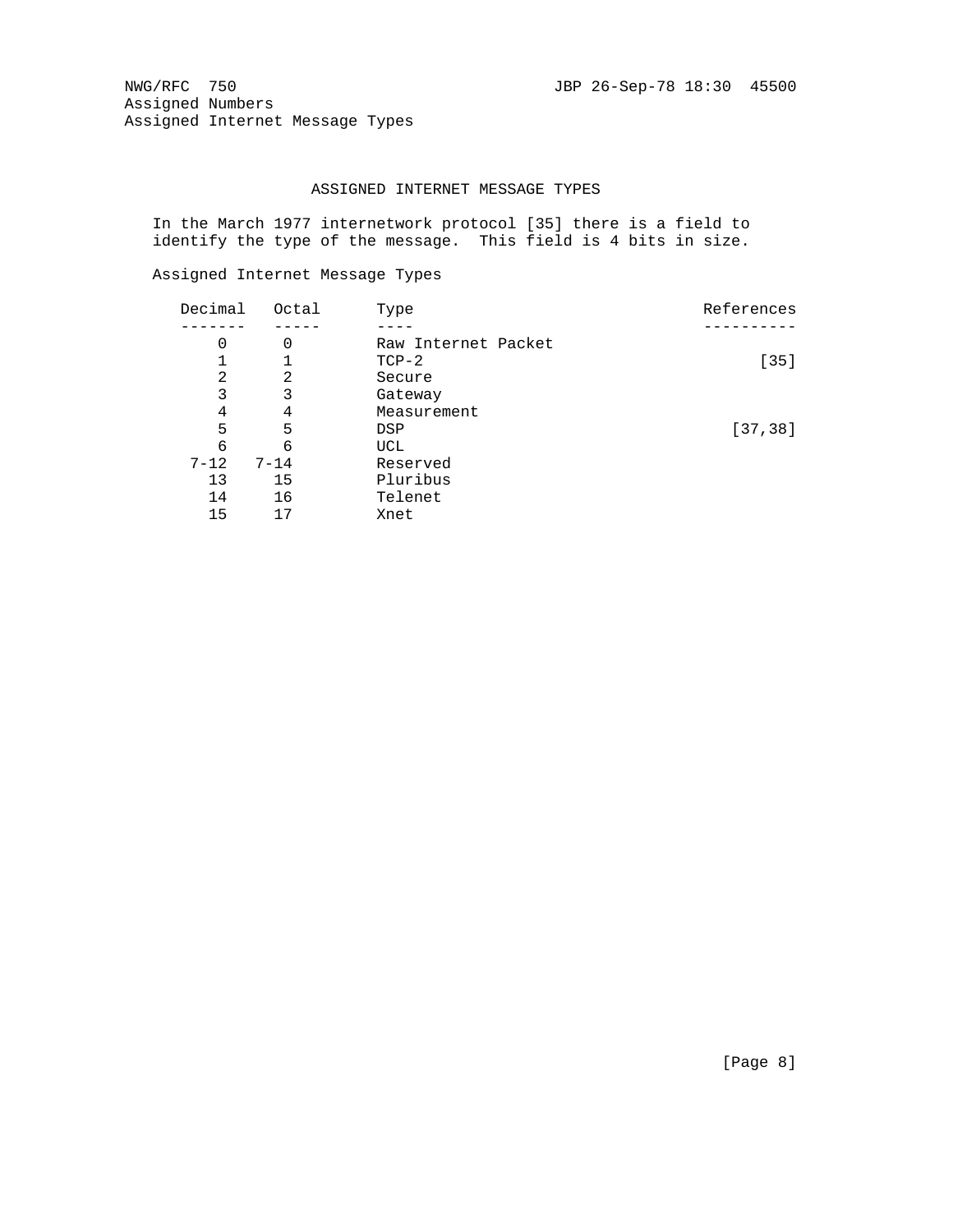#### REFERENCES

- [1] Feinler, E. "ARPANET Protocol Handbook," NIC 7104, Defense Communications Agency, January 1978.
- [2] BBN, "Specifications for the Interconnection of a Host and an IMP," Report 1822, Bolt Beranek and Newman, Cambridge, Massachusetts, January 1976.
- [3] McKenzie,A. "Host/Host Protocol for the ARPA Network," NIC 8246, January 1972. Also in [1].
- [4] Walden, D. " A System for Interprocess Communication in a Resource Sharing Network," RFC 62, NIC 4962, 3 August 1970. Also published in Communications of the ACM, volume 15, number 4, April 1972.
- [5] Bressler, B. "A Proposed Experiment with a Message Switching Protocol," RFC 333, NIC 9926, 15 May 72.
- [6] Postel, J. "Telnet Protocol," RFC 318, NIC 9348, 3 April 1972.
- [7] McKenzie, A. "File Transfer Protocol," RFC 454, NIC 14333, 16 February 1973.
- [8] Clements, R. "FTPSRV -- Extensions for Tenex Paged Files," RFC 683, NIC 32251, 3 April 1975. Also in [1].
- [9] Harvey, B. "One More Try on the FTP," RFC 691, NIC 32700, 6 June 1975.
- [10] Bressler, B. "Remote Job Entry Protocol," RFC 407, NIC 12112, 16 October 72. Also in [1].
- [11] Postel, J. "Echo Process," RFC 347, NIC 10426, 30 May 1972.
- [12] Postel, J. "Discard Process," RFC 348, NIC 10427, 30 May 1972.
- [13] Postel, J. "Character Generator Process," RFC 429, NIC 13281, 12 December 1972.
- [14] Neigus, N. "File Transfer Protocol," RFC 542, NIC 17759, 12 July 1973. Also in [1].
- [15] Postel, J. "Revised FTP Reply Codes," RFC 640, NIC 30843, 5 June 1974. Also in [1].

[Page 9]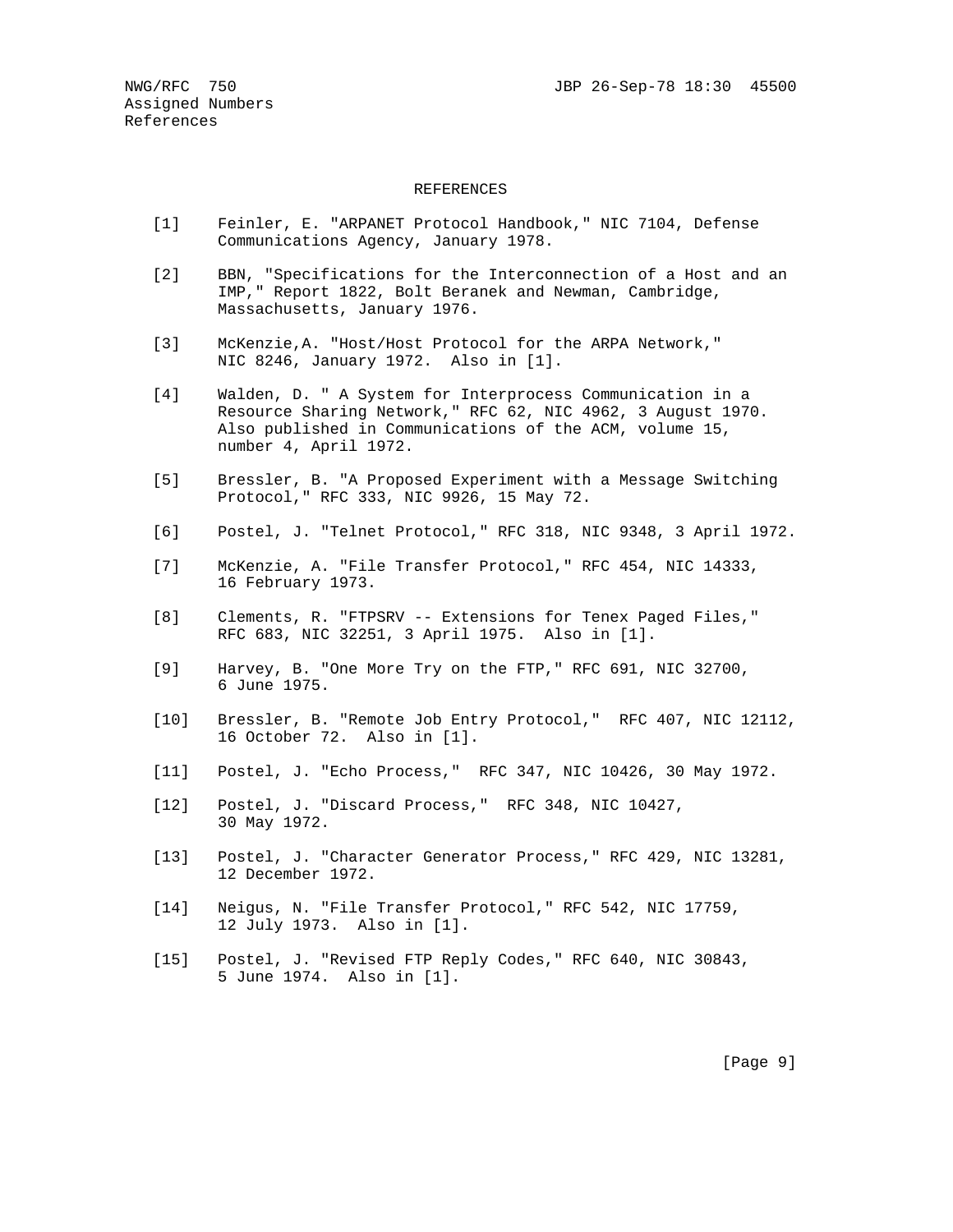- [16] McKenzie, A. "Telnet Protocol Specification," NIC 18639, August 1973. Also in [1].
- [17] McKenzie, A. "Telnet Option Specification," NIC 18640, August 1973. Also in [1].
- [18] White, J. "A High Level Framework for Network-Based Resource Sharing," RFC 707, NIC 34263, 14 January 1976. Also in NCC Proceedings, AFIPS, June 1976.
- [19] White, J. "Elements of a Distributed Programming System," RFC 708, NIC 34353, 28 January 1976.
- [20] COMPASS. "Semi-Annual Technical Report," CADD-7603-0411, Massachusetts Computer Associates, 4 March 1976. Also as, "National Software Works, Status Report No. 1," RADC-TR-76-276, Volume 1, September 1976. And COMPASS. "Second Semi-Annual Report," CADD-7608-1611, Massachusetts Computer Associates, 16 August 1976.
- [21] NSW Protocol Committee, "MSG: The Interprocess Communication Facility for the National Software Works," CADD-7612-2411, Massachusetts Computer Associates, BBN 3237, Bolt Beranek and Newman, Revised 24 December 1976.
- [22] Harrenstien, K. "Time Server," RFC 738, NIC 42218, 31 October 1977. Also in [1].
- [23] Armenti, A., D. Hall, and A. Stone. "Lincoln Speech Data Facility," SUR Note 37, NIC 10917, 14 July 1972.
- [24] CCA, "Datacomputer Version 1 User Manual," Computer Corporation of America, August 1975.
- [25] Braden, R. "NETRJS Protocol," RFC 740, NIC 42423, 22 November 1977. Also in [1].
- [26] Sproull, R, and E. Thomas. "A Networks Graphics Protocol," NIC 24308, 16 August 1974. Also in [1].
- [27] Cerf, V., "NCP Statistics," RFC 388, NIC 11360, 23 August 1972.
- [28] Cerf, V., "Formation of a Network Measurement Group (NMG)," RFC 323, NIC 9630, 23 March 1972.
- [29] Bhushan, A., "A Report on the Survey Project," RFC 530, NIC 17375, 22 June 1973.

[Page 10]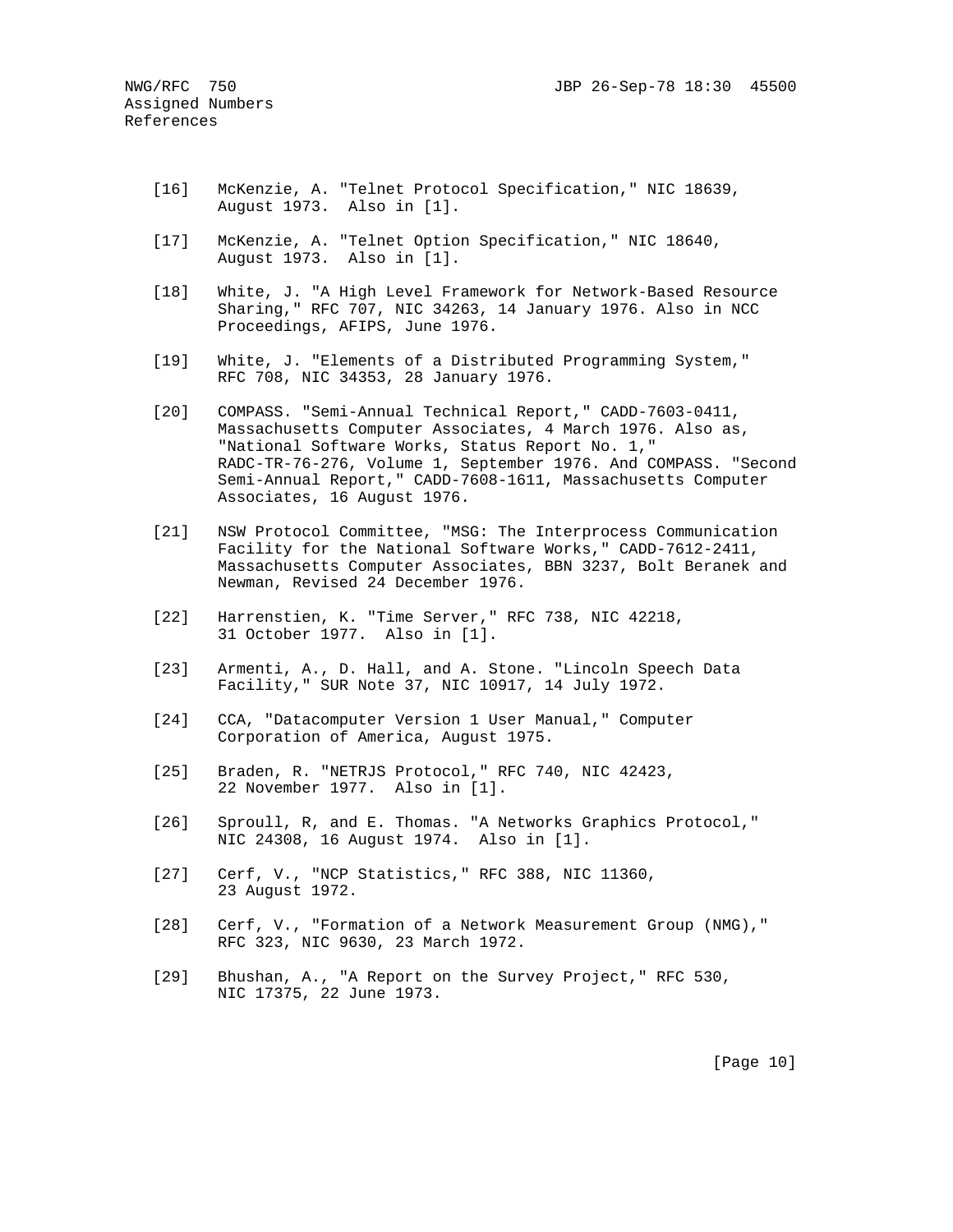- [30] Cantor, D., "Storing Network Survey Data at the Datacomputer," RFC 565, NIC 18777, 28 August 1973.
- [31] Bressler, R., "Inter-Entity Communication -- An Experiment," RFC 441, NIC 13773, 19 January 1973.
- [32] Thomas, R. "A Resource Sharing Executive for the ARPANET," AFIPS Conference Proceedings, 42:155-163, NCC, 1973.
- [33] Crispin, M. "SUPDUP Protocol," RFC 734, NIC 41953, 7 October 1977. Also in [1].
- [34] Postel, J. "Official Initial Connection Protocol," NIC 7101, 11 June 1971. Also in [1].
- [35] Cerf, V. "Specification of Internet Transmission Control Program -- TCP (version 2)," March 1977.
- [36] Cerf, V. and J. Postel, "Specification of Internetwork Transmission Control Program -- TCP Version 3," USC-Information Sciences Institute, January 1978.
- [37] Reed, D. "Protocols for the LCS Network," Local Network Note 3, Laboratory for Computer Science, MIT, 29 November 1976.
- [38] Clark, D. "Revision of DSP Specification," Local Network Note 9, Laboratory for Computer Science, MIT, 17 June 1977.
- [39] Cohen, D. "Specifications for the Network Voice Protocol (NVP)," NSC Note 68, 29 January 1976. Also as USC-Information Sciences Institute RR-75-39, March 1976, and as RFC 741, NIC 42444, 22 November 1977. Also in [1].
- [40] Harrenstien, K. "Name/Finger," RFC 742, NIC 42758, 30 December 1977. Also in [1].
- [41] Cole, J. "Gateway Monitoring Messages," BBN, 1 February 1978.
- [42] Postel, J. "Draft Internetwork Protocol Specification -- Version 2," USC-Information Sciences Institute, February 1978.
- [43] Cerf, V. "A Proposed New Internet Header Format," Advanced Research Projects Agency, IEN 26, 14 February 1978.
- [44] Postel, J. "Internetwork Protocol Specification -- Version 4," IEN-54, USC-Information Sciences Institute, September 1978.

[Page 11]